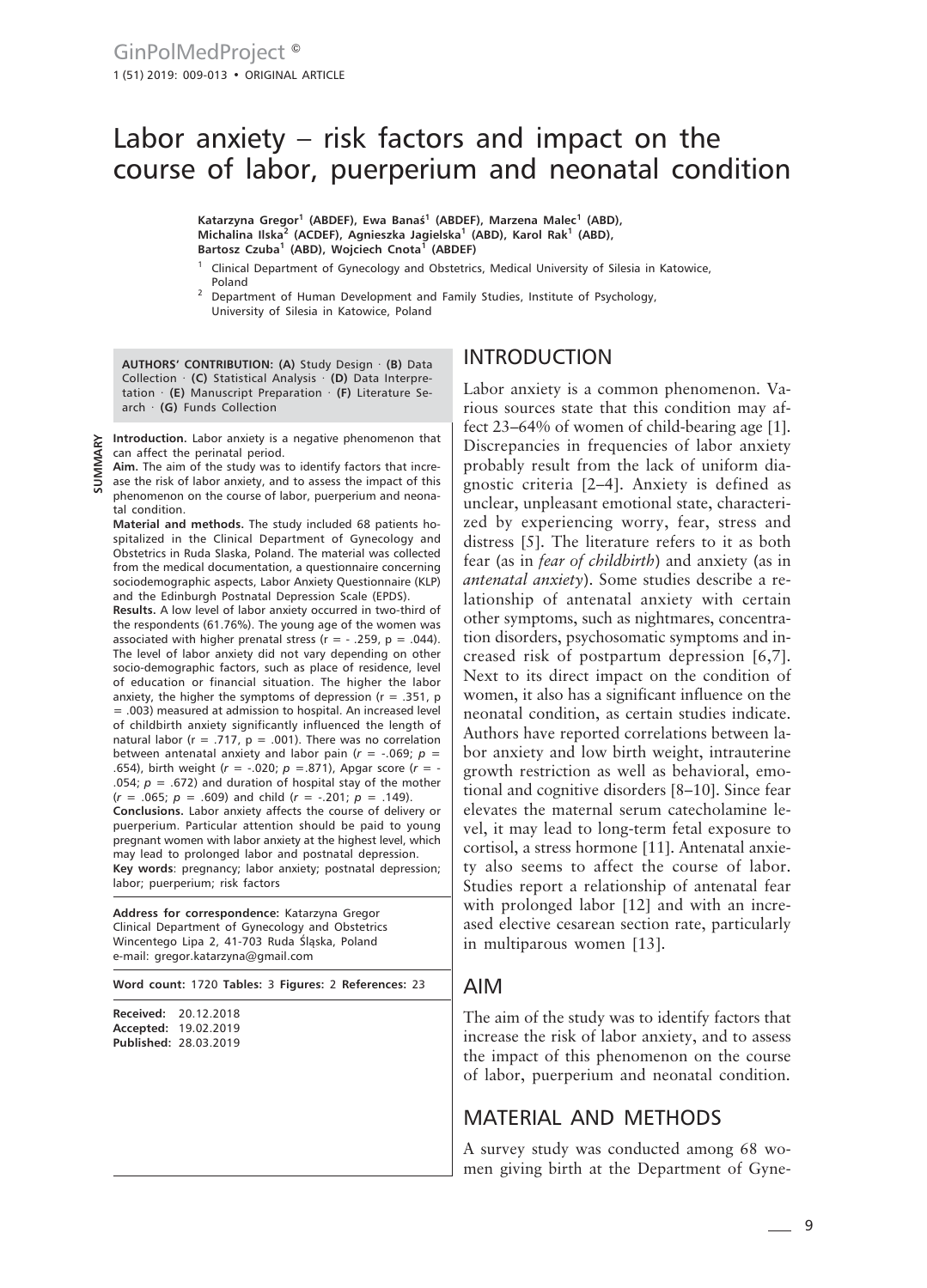cology and Obstetrics in November and December 2018. The questionnaires were completed twice: at admission to hospital and during the postnatal period (1–3 days after delivery). Exclusion criteria were the lack of consent to participate and regular uterine contractions. The surveys included: a self-constructed questionnaire, Labor Anxiety Questionnaire (*Kwestionariusz Lęku Porodowego,* KLP-II by Putyński and Paciorek, 2008) and Edinburgh Postnatal Depression Scale (EPDS). Data concerning the course of labor, puerperium and neonatal condition were obtained from medical records.

The Edinburgh Postnatal Depression Scale (EPDS, Cox et al., 1987 after: Kossakowska, 2013) is the most common screening tool enabling assessment of the severity of depression in women during pregnancy and puerperium. The EPDS has been used in both antenatal period (Murray and Cox 1990; van Bussel, Spitz and Demyttenaere 2009; Escribà-Agüir et al. 2013) as well as in early and late puerperium (van Bussel, Spitz and Demyttenaere, 2009, Escribà-Agüir et al. 2013; Kaźmierczak et al. 2014; Maliszewska 2017). The EPDS is used to evaluate the patient's well-being within a week preceding the study. This questionnaire consists of 10 statements describing various aspects of patient's well-being. The responses are scored from 0 to 3. The total score reflects the general outcome (max. score 30). The higher the value, the higher the postnatal depression index. The borderline value, indicating an increased depression index, is score 12–13. The Cronbach's alpha coefficient for the questionnaire is 0.91 [14].

Labor Anxiety Questionnaire (KLP-II Putyński and Paciorek, 2008) is a tool used to assess labor anxiety in pregnant women. It consists of nine statements. A respondent selects one of four categories in response to each of the statements: *strongly agree, rather agree, rather disagree* and *strongly disagree*. The higher the result, the greater the intensification of labor anxiety. The reliability Cronbach's alpha coefficient is satisfactory and amounts to 0.69 (Putyński & Paciorek, 2008). A score of up to 13 denotes low and average labor anxiety, 14–15 means increased anxiety, 16–17 reflects high anxiety and above 18 – very high anxiety [15].

#### RESULTS

The mean age of the respondents was 30 years  $(M = 30.16; SD = 4.03)$ . Most of the women were married (60.3%), lived in medium-sized (64.7%) or small (16.2%) towns, and had secondary (47.1%) and higher (45.6%) education. Primiparous women constituted 50% of the respondents; most pregnancies were planned (75%), 17.6% of the respondents had problems with getting pregnant, and 27.9% had a history of miscarriages. The time to conception was approximately 7 months and varied between the women (min.  $= 0$  months; max.  $= 11$  years). Normal course of pregnancy was observed in 83.8% of the respondents. More than a third of the women (35.3%) participated in ante-natal classes and had a labor plan prepared (32.4%). More than a half of the women (54.4%) wanted to avoid episiotomy during delivery. A vast majority of the respondents were willing to use pharmacological (83%) and non-pharmacological (76.5%) pain relief methods and wanted a close person to accompany them in labor (86.8%).

The Labor Anxiety Questionnaire KLP-II yielded the following results: a low level of antenatal anxiety was observed in two-thirds of

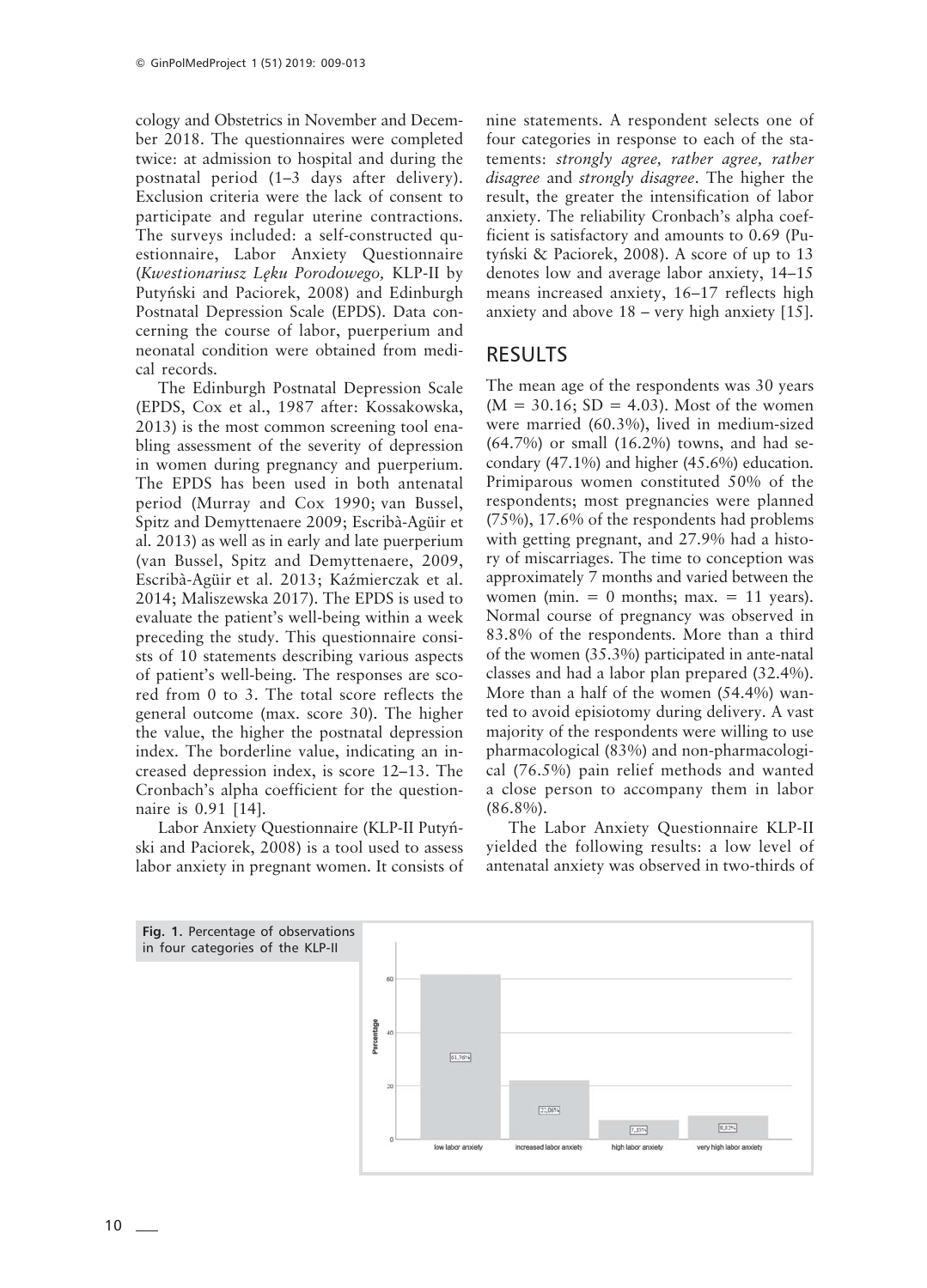the respondents (61.76%), 22.06% presented an increased anxiety level, 7.35% declared high anxiety and 8.82% had a very high anxiety level (Fig. 1). Table 1 presents descriptive statistics for the labor anxiety variable.

The Edinburgh Postnatal Depression Scale showed an increased antenatal depression index in 13.24% of the respondents. Table 2 presents descriptive statistics for the EPDS measured ante- and postnatally.

The evaluation of the impact of selected sociodemographic data on the level of labor anxiety was made using the Mann-Whitney U test, Kruskal-Wallis test and Student's T test. A correlation was found between age of the pregnant women and the intensity of the investigated phenomenon: younger women were more anxious about labor  $(r = -0.259; p =$ .044). However, labor anxiety did not depend on the place of residence  $(H = 5.483; p =$ .140), education (*H* = 5.587; *p* = .137), employment  $(H = .889; p = .828)$ , financial situation ( $H = 3.631$ ;  $p = .163$ ) or marital status ( $H = 3.106$ ;  $p = .212$ ).

The analysis of the data obtained from the medical interview showed the following relationships: primiparous (*M =* 13.52*;* SD = 3.54) and multiparous (*M =* 12.35*; SD =* 3.24) women self-evaluated their labor anxiety at a similar level. In the subgroup of multiparous women, the type of the previous delivery (cesarean section vs natural delivery) did not differentiate the levels of antenatal anxiety at the time of the survey. History of miscarriages (*M = 12.68; SD = 3.46*) and no history of miscarriages (*M = 13.04; SD= 3.43*) did not differentiate the levels of labor anxiety in the current pregnancy. It was also found that the level of antenatal fear was similar in women with planned (*M = 13.23; SD = 3.43*) and unplanned pregnancies (*M = 12.05; SD = 3.34*). Also, difficulty with getting pregnant (*M = 14.08; SD = 5.43*) and no such difficulty (*M = 12.78; SD = 2.78*) did not differentiate the group in terms of the intensity of the investigated phenomenon. A subjective evaluation of a threat to pregnancy did not correlate with the labor anxiety level. Complete data are displayed in Table 2.

The relationship between labor anxiety and postpartum depression was evaluated in correlation analyses. It was shown that the higher the labor fear, the greater the symptoms of depression  $(r = .351; p = .003)$  measured both at admission and after delivery  $(r = .351; p = )$ .019). Table 3 shows the full list of the presented analyses.

The analysis also included a reciprocal relationship between fear of childbirth and data on the course of labor and neonatal condition. Anova variance failed to reveal significant differences in the studied groups  $(F(2.63)$  =



**Tab. 1.** Descriptive statistics for the whole group in ante- and postnatal measurements

|                                                         | Antenatal measurement |       |       |      | Postnatal measurement    |                          |      |      |
|---------------------------------------------------------|-----------------------|-------|-------|------|--------------------------|--------------------------|------|------|
|                                                         | Min                   | Max   | М     | SD   | Min                      | Max                      | М    | SD   |
| <b>KLP</b>                                              | 6.00                  | 23.00 | 12.94 | 3.42 | $\overline{\phantom{a}}$ | $\overline{\phantom{a}}$ | -    |      |
| <b>ESDP</b>                                             | .00                   | 16.00 | 6.88  | 4.05 | .00                      | 28.00                    | 7.25 | 5.62 |
| * Student's T test for dependent samples ( $p < 0.05$ ) |                       |       |       |      |                          |                          |      |      |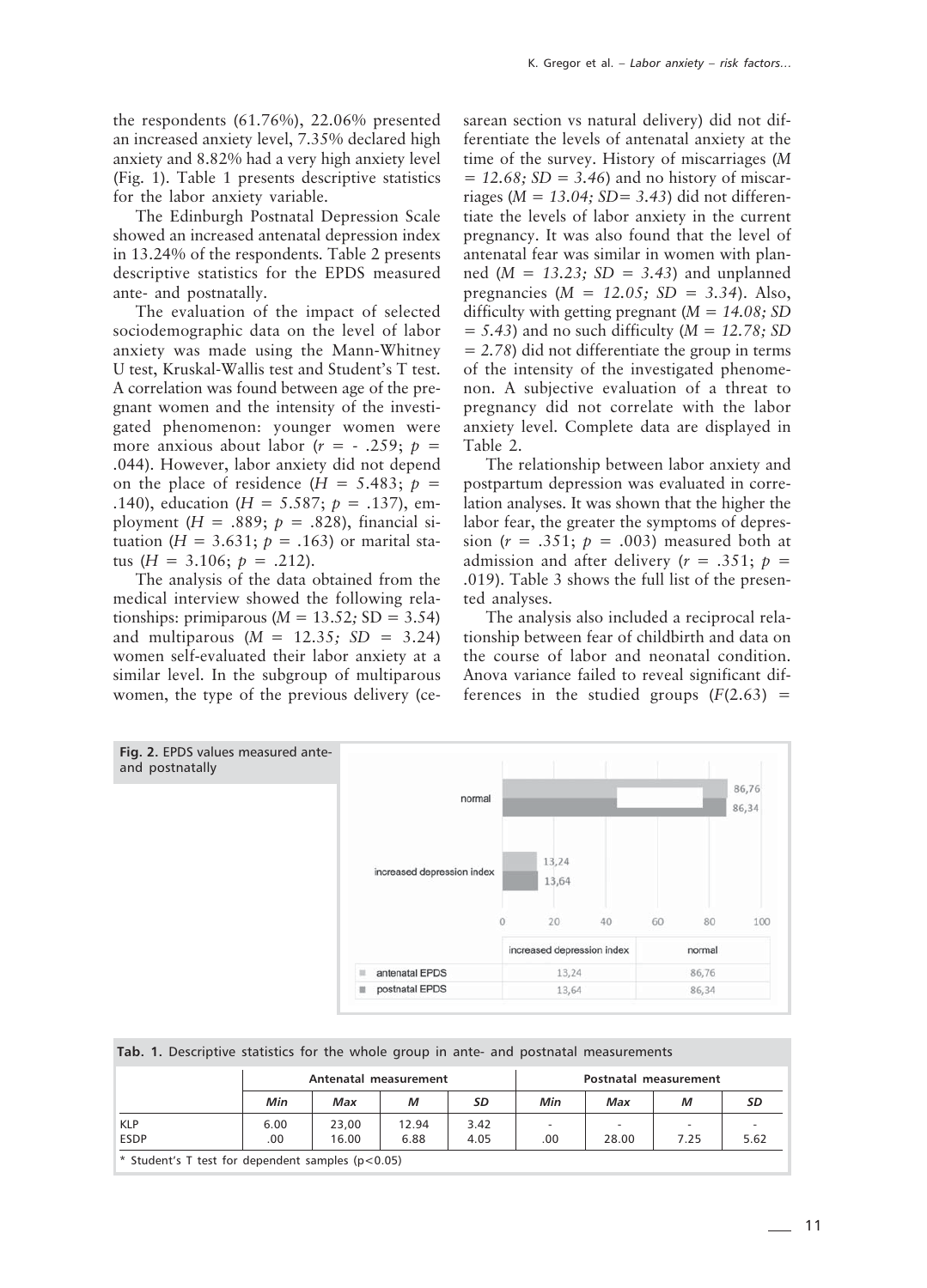1.263;  $p = .290$ ). The women whose pregnancies ended with a natural vaginal delivery (*M* = 12.95), elective cesarean section (*M* = 12.40) and urgent cesarean section (*M* = 14.05) evaluated their anxiety at a similar level.

The studies revealed that an increased level of childbirth anxiety significantly influenced the length of natural labor ( $r = .717$ ,  $p = .001$ ). This relationship was strongly positive. There was no correlation between antenatal anxiety and labor pain  $(r = -.069; p = .654)$ , birth weight (*r* = -.020; *p* =.871), Apgar score (*r* =  $-0.054$ ;  $p = 0.672$ ) and duration of hospital stay of the mother  $(r = .065; p = .609)$  and child  $(r = -.201; p = .149).$ 

#### **DISCUSSION**

Studies on labor anxiety frequently yield conflicting outcomes. This may result from a number of factors, such as cultural differences, different research tools and varied sample sizes of test and control groups. Our studies have shown that labor anxiety was independent of parity: both primiparous and multiparous women had a similar level of labor anxiety. The results are

in line with the reports of some Polish authors [16,18,19]. Other authors, however, have noted significantly higher levels of anxiety in primiparous women [17,21].

There were no differences in the level of experienced labor anxiety between the women with a history of pregnancy failures and in those with no such events. These data support the hypothesis that previous experiences do not affect the course of the current labor [19]. The research also showed that the duration of labor depended on the level of antenatal anxiety. The higher the fear of childbirth, the longer the labor. The results of our studies are concordant with Norwegian research conducted in a large group of patients [12]. It revealed that labor anxiety does not affect labor pain, neonatal condition evaluated in the Apgar scale, birth weight or duration of maternal and neonatal hospitalization. These data are confirmed by studies of other Polish authors [7].

Younger women tend to experience greater labor anxiety. Similar results have also been reported by other authors [1,16]. However, different outcomes, indicating increased labor anxiety in older women, have been reported by

|                                          | <b>KLP GROUP I</b> |      |                     | <b>KLP GROUP II</b> | <b>Test</b> |      |
|------------------------------------------|--------------------|------|---------------------|---------------------|-------------|------|
| Grouping variable                        | М                  | SD   | м                   | SD                  | $t$ / $U$   | p    |
| Parity                                   | Primiparous        |      | Multiparous         |                     | $t = 1.427$ | .158 |
|                                          | 13.52              | 3.54 | 12.35               | 3.24                |             |      |
| Multiparous women: manner of<br>delivery | Natural            |      | CC                  |                     | $U = 152.5$ | .350 |
|                                          | 13.00              | 2.95 | 12.05               | 3.59                |             |      |
| History of miscarriages                  | Yes                |      | No                  |                     | $U = 493.5$ | .077 |
|                                          | 12.68              | 3.46 | 13.04               | 3.43                |             |      |
| Pregnancy planning                       | Planned            |      | Unplanned           |                     | $U = 348.0$ | .223 |
|                                          | 13.23              | 3.43 | 12.05               | 3.34                |             |      |
| Difficulty getting pregnant              | Yes                |      | No                  |                     | $U = 316.0$ | .818 |
|                                          | 14.08              | 5.43 | 12.78               | 2.78                |             |      |
| Pregnancy risk status                    | Normal pregnancy   |      | High-risk pregnancy |                     | $U = 323.5$ | .867 |
|                                          | 12.98              | 3.18 | 12.72               | 4.64                |             |      |

**Tab. 2.** Comparative analyses of labor anxiety levels in relation to data obtained from the medical history

Table 3. Correlations of the tested varia bles in the whole group in ante- an postnatal measurements as well as labor duration and age

| $-6$    |                                                                    |                                           |                           |                 |          |  |
|---------|--------------------------------------------------------------------|-------------------------------------------|---------------------------|-----------------|----------|--|
| d<br>σr | 1. KLP<br>2. ESDP<br>3. ESDP2<br>4. Age<br>5. Duration<br>of labor | ,351**<br>$,351*$<br>$-.259*$<br>$,717**$ | ,630**<br>$-.176$<br>,075 | ,165<br>$-.242$ | $-0.379$ |  |
|         | * $p < .05;$ ** $p < .001$                                         |                                           |                           |                 |          |  |